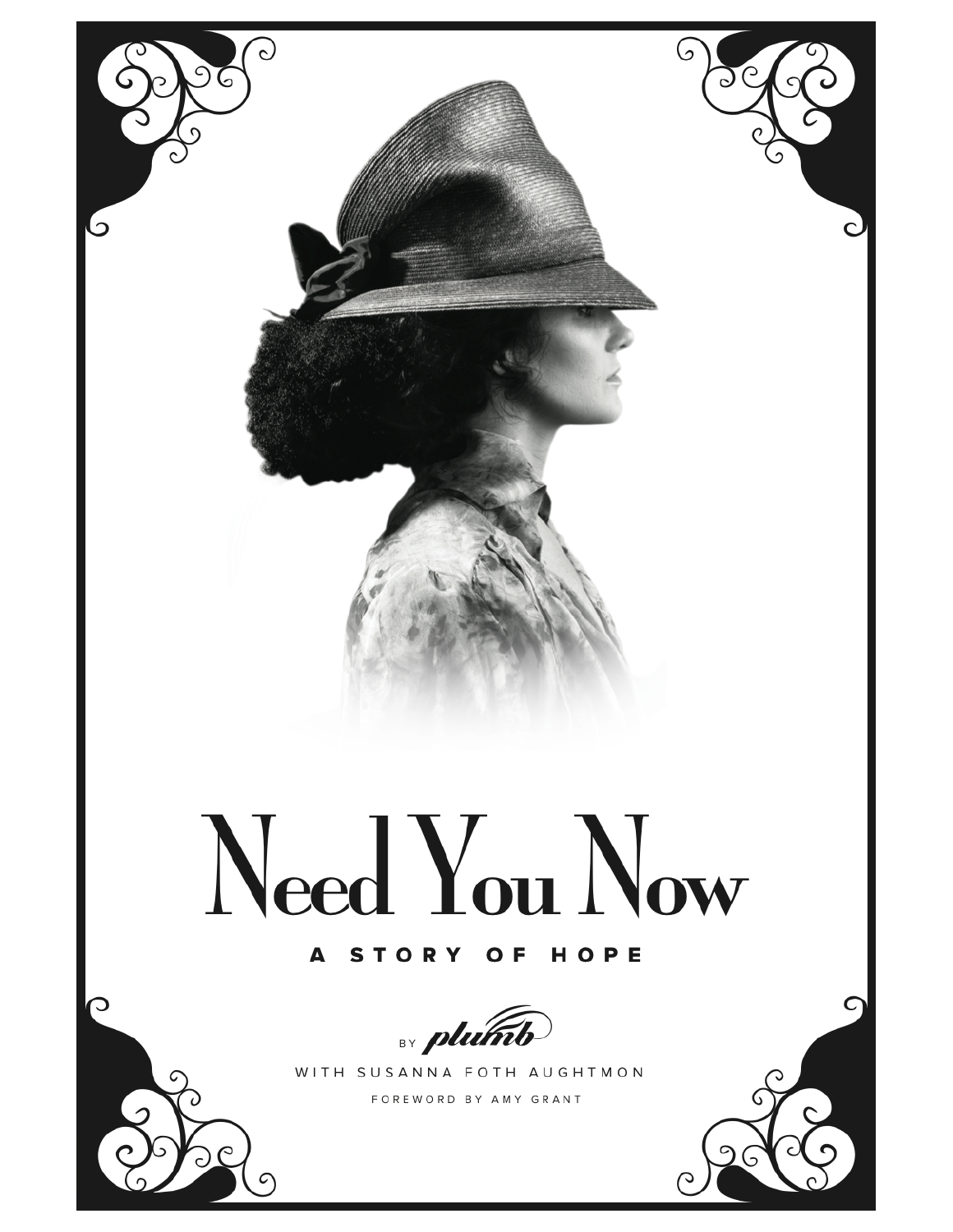## Foreword

When I closed the last page of Tifany's book, I wanted to applaud. Against the odds, in the wake of a fractured relationship that had lost all of its luster, hope appeared. Not in the epic stuf of modern storytelling, but in the simplest most profound way, like a seedling that springs up unexpectedly overnight, growing right out of the naked dark soil.

I texted Tifany immediately.

"I just fnished your book! I'm so glad that the gray Sunday afternoon scene in which I'm picturing you includes Solomon Fury, Oliver Canon, Clementine Fire, and Jeremy Lee."

Tifany and Jeremy Lee had survived the relationship crash that inevitably happens, even on a straight road, when the steering wheel slips a little off center. Is it part of every couple's story that the romantic love that brings them together always falls prey to the weight of the burden of life? When the children we long for, the career goals we work toward, and the beautiful homes we dream of slowly become a reality, does everybody's life unravel?

Mine did.

So why am I, a divorced woman, writing the foreword to this book?

I'm writing it because hope looks diferent in each of our lives. Hope shows up when we stop hustling for what we think we want and what we think we need and who we think we are and let God have His way. Some of us have to crash and burn before we'll let go. When we fnally do, though, we discover with fresh appreciation what God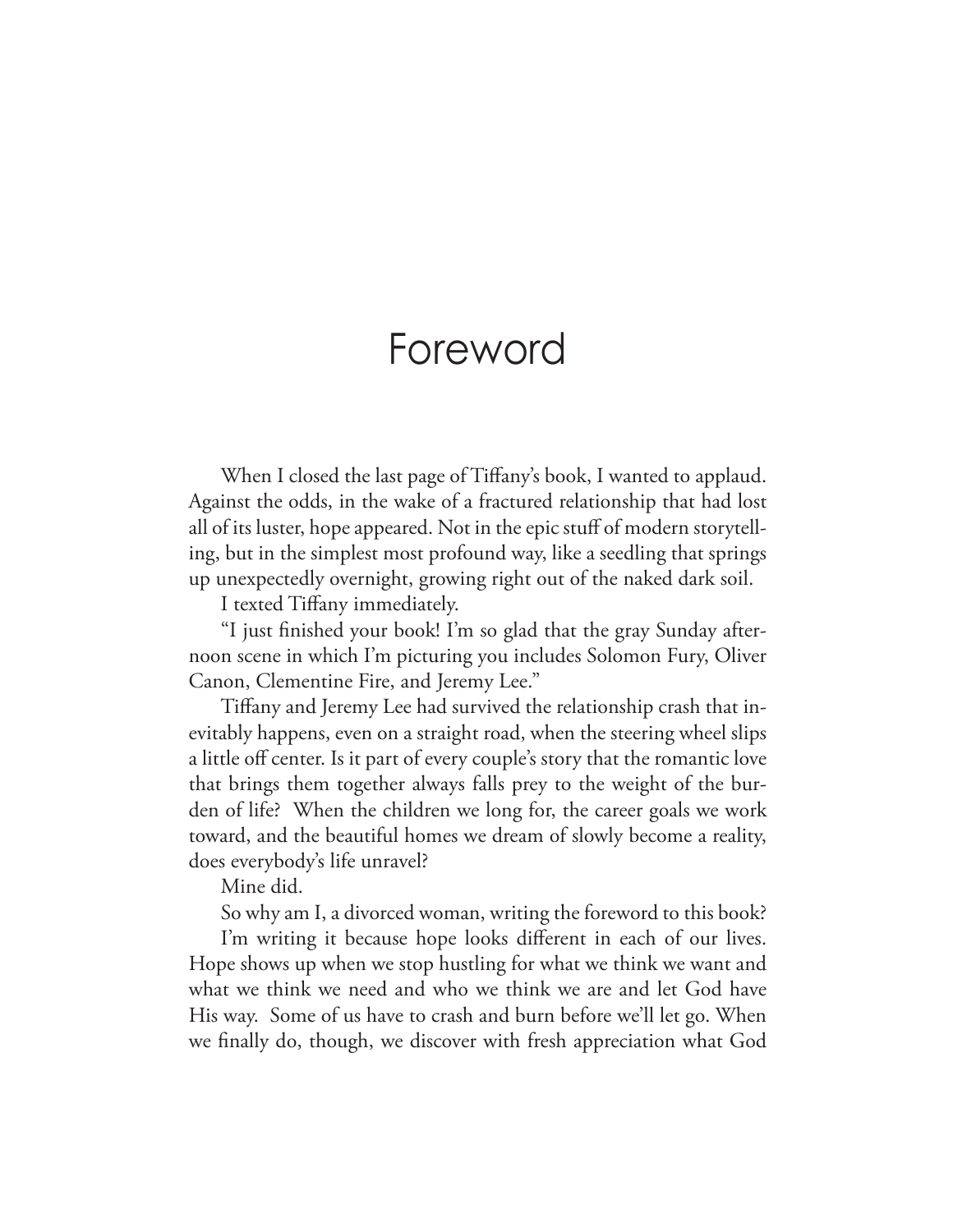### *Foreword*

has been doing all along throughout our lives—providing unexpected serendipitous moments, directing us across the paths of people who are integral to our journey, and surprising us with experiences and opportunities that we are too timid to even imagine dreaming. This is the road to be on!

And the good news is . . . It's never too late.

 **Amy Grant 2014**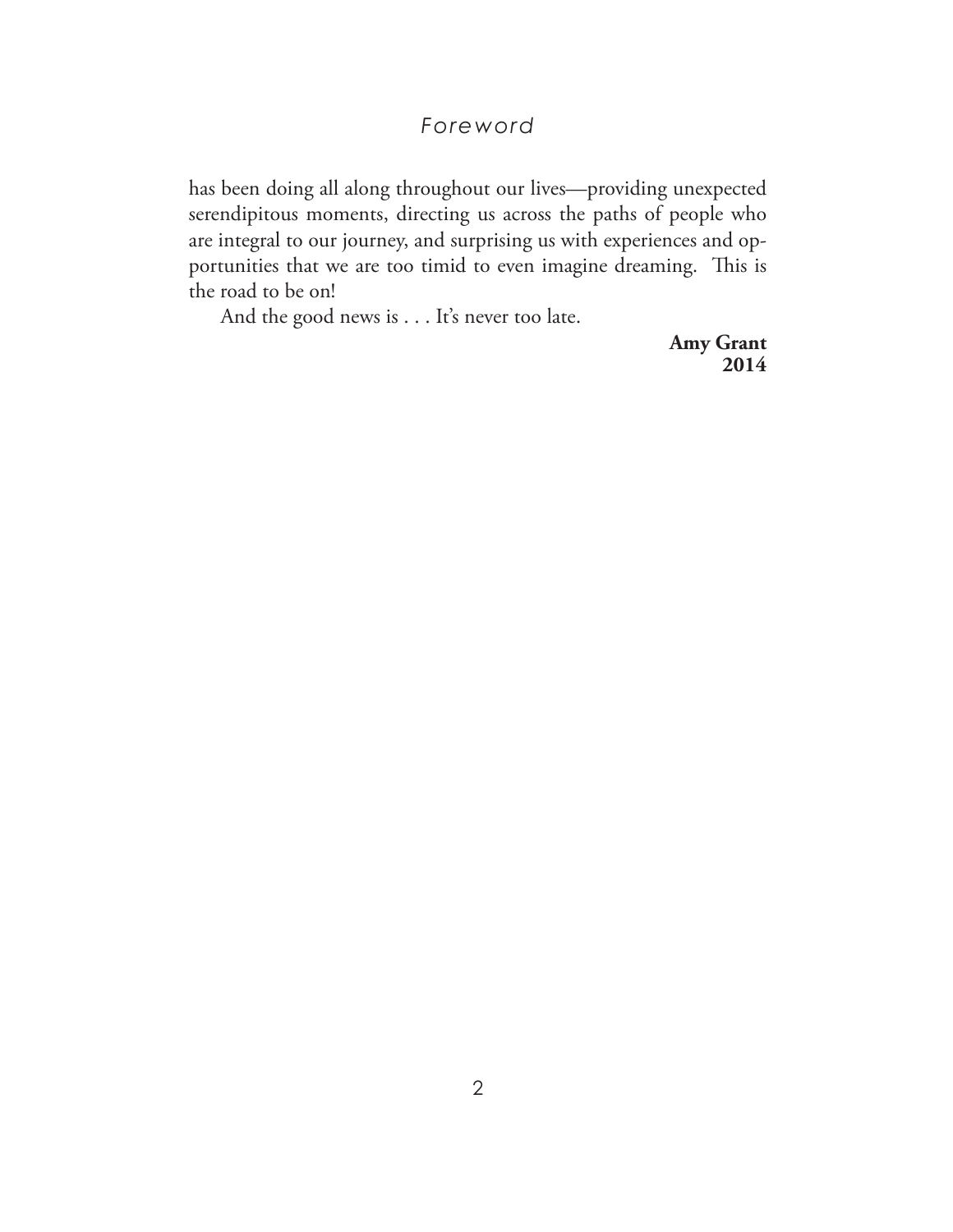# Preface

It is a rare thing to meet someone who is a kindred spirit. Someone who looks at life the same way you do, laughs at the same things, and values the same things. When Tifany Lee and I met for the frst time in the airport in Boise, Idaho, we already knew we had a connection. We had been admirers of each other's work and been friends online. We had texted funny things and encouragements to each other. We had prayed for each other. But when we decided to work together to write Tifany's story, we knew we needed to spend real time together. A few texts weren't going to cut it. So I few out to meet up with Tifany on tour. Sometimes meeting face to face with a long distance friend can be awkward. Or sometimes it can be like you have always known each other and slip into a conversation that you feel like you started a hundred years ago.

We started talking the minute we met. We talked for a day and a night. Then we got on the tour bus for Winter Jam and talked some more. We laughed. We cried. We talked about marriage and kids and poop. (The last two go hand in hand as any mother can tell you.) We talked about joy and heartbreak and redemption. And we talked about the great hope that comes when we trust in the One who loves us most of all.

Tifany is a rock star. I know this because I have seen her on stage and she has an amazing presence, her voice is incredible, and she wears much cooler shoes than I do. But mostly, Tiffany is Tiffany. She is real.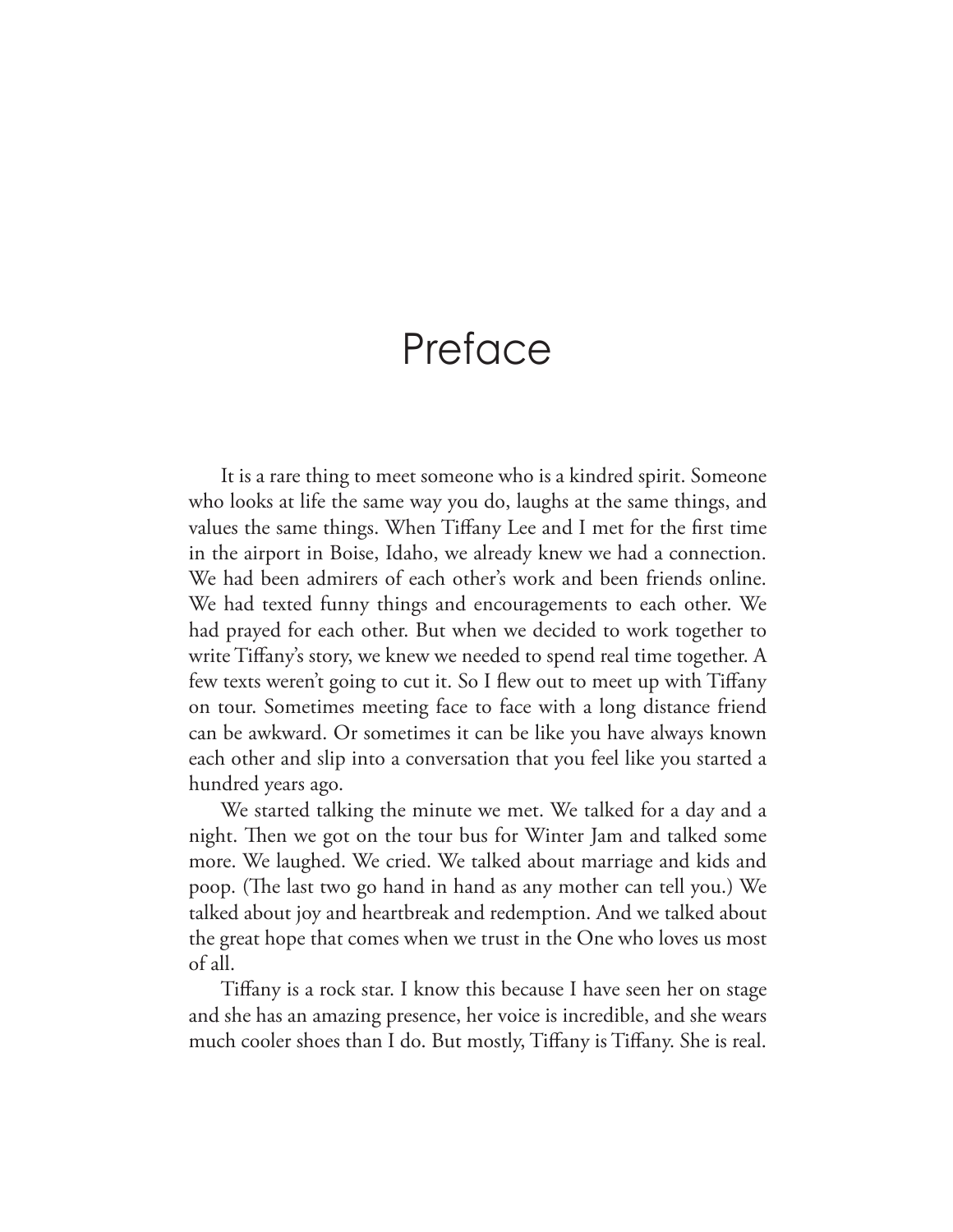#### *Preface*

She is authentic. She is honest. And she is, in a sense, every woman. She has hopes, dreams, passions, and trouble keeping her house clean. Just like me. Just like you.

And when we sat together, she told me about her awkward moments on stage (which I loved), her roller-coaster ride of a career, and the heartache and triumph of her marriage. It reminded me one more time that we, at our core, are the same. That we are all looking for hope and light and love and healing in the broken places in our lives.

And I think, as you read Tifany's story, as you are drawn into her journey and root for her in the hard places and cry with her when she is hurt and let out a holler of joy when love comes through, you will realize, that you have also found a kindred spirit. And it doesn't get any better than that.

> **Susanna Foth Aughtmon 2014**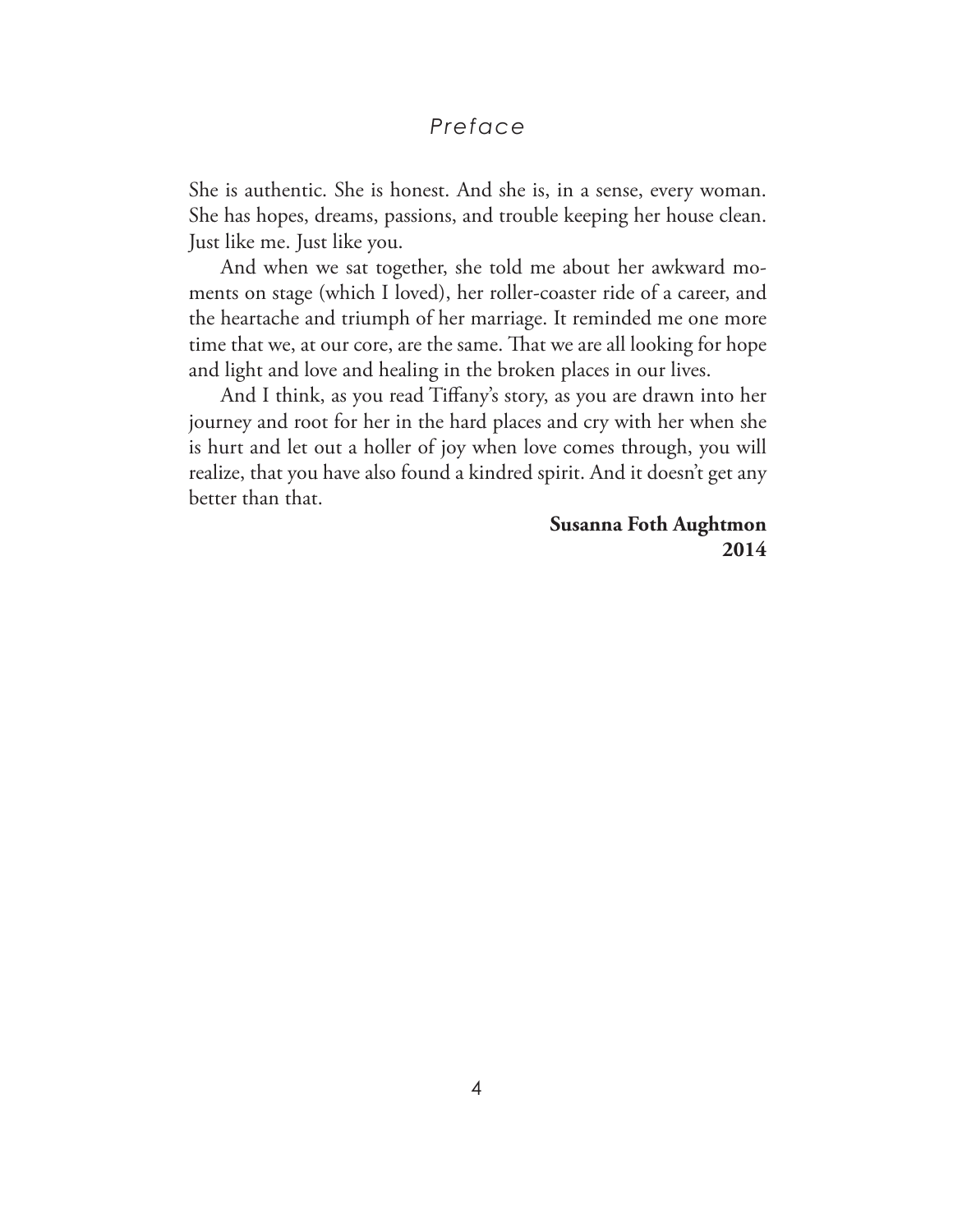# Introduction

Emily Dickinson has a poem that says . . .

*Hope is the thing with feathers Tat perches in the soul And sings the tune without the words And never stops—at all.*

I think Emily knew what she was talking about. Hope. It's a word that flls something in us that moves us toward something better, something richer. It builds us up and urges us to share it. It's the thing that keeps us pushing forward even when it seems like the whole world is against us. And it never stops.

Some people find hope in the beauty that surrounds them. They see it in the pale orange light that hits the sky at sunrise with its promise of a new day, or in the frst green of spring poking up through the snow saying that winter has ended. Others see it in the innocence of a newborn baby, curled up in her mother's arms. I love all of these things, but I tend to see hope in the darkest places and in the saddest stories. I think this is because that's where hope shines the brightest: Against the dark backdrop of fear and hurt and despair.

I have always been attracted to the dark. Not in a creepy, weird way, but in a that-can't-be all-there-is-to-this-story kind of way. If someone is sitting in the dark, I want to fnd a way to turn on the lights for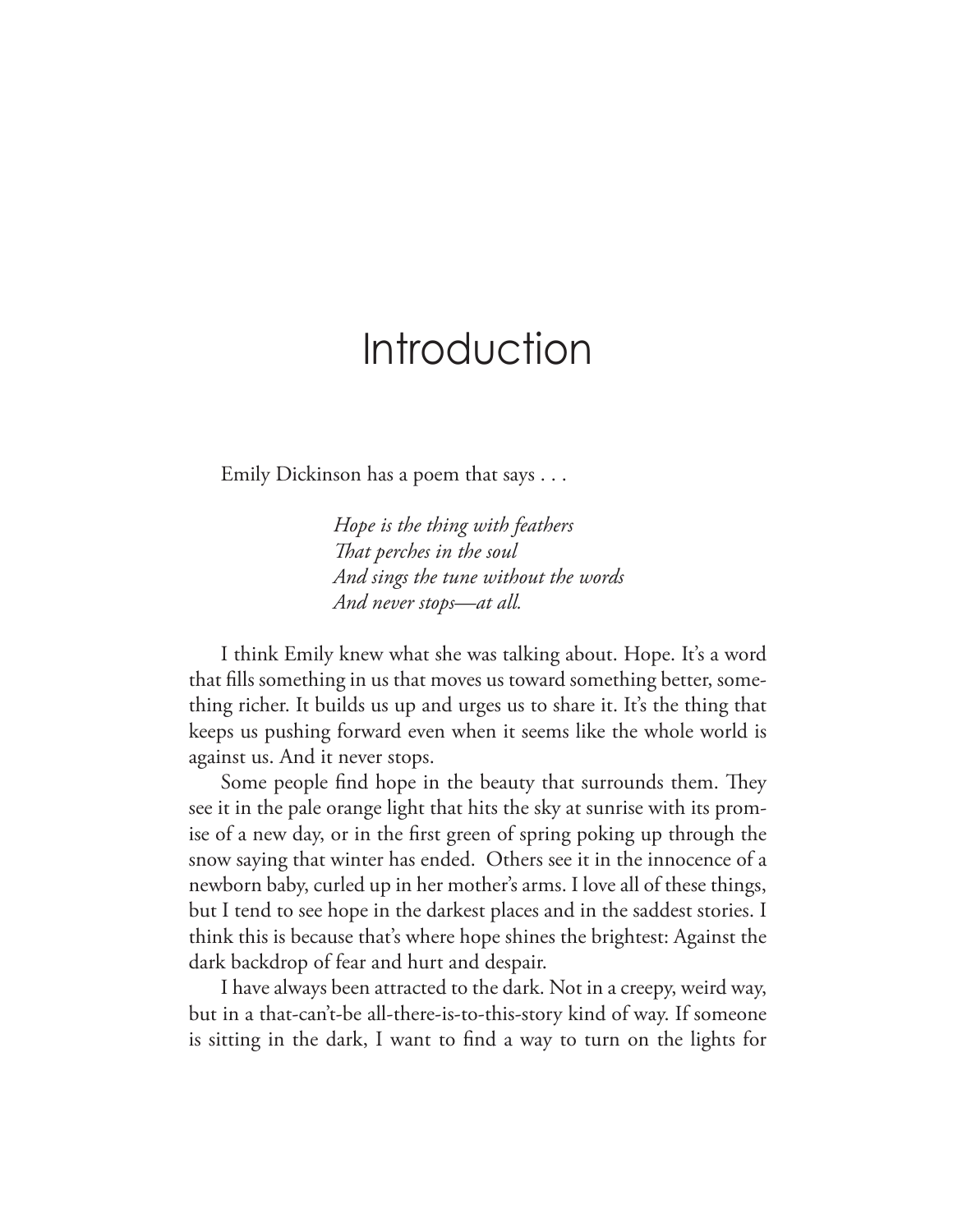#### *Introduction*

them, and then, while we are at it, throw them a party. When I see someone who is sad, simply put, I want to make them happy. When someone is down, I want to fgure out a way to make them laugh. I wanna crack open a jar of joy and see it light them up. I feel drawn to people who are struggling or hurting or lonely.

When I was little, my mom and dad sang in the choir and so they had to sit up on the stage during the service. My brother, who is three years older than me, would sit with his buddies, and my friends and I would sit together, giggling, passing notes . . . but eventually I always found my way to the sixth pew from the front where an elderly gentleman named Roscoe sat by himself each Sunday, silently taking in the service.

Roscoe was in his mid-eighties and a widower. He had an air of aloneness about him that I couldn't bear. He always sat at one end of the pew. I would sit at the other end. Just the two of us. We didn't talk but we were together. Desperately wanting him to know he was not alone, I silently willed him to fnd for himself the joy that I had inside me. I was hoping for him whether he knew it or not.

All it takes is one tiny moment of hope to lead to the next one and the next one and the next one, until fnally you fall into an ocean of hope, so deep and so wide and so all-encompassing you can't figure out how you missed it in the frst place. And you think to yourself, I couldn't even see this. I was so blinded by my fears and my hurt and my failures and my pride, that I couldn't see that there is this complete, massive ocean overflowing with hope. I know this because I have experienced it.

My life is just like the life of every human being who has ever walked this planet. It has good and bad and ugly and beautiful all mixed together. But in all of this lovely chaos that is my world, a single thread has woven itself through my life. From my happy childhood to my adolescent panic attacks, from my early Nashville years as a "newbie backup singer goes pro" to my sleep deprived moments of young motherhood . . . all the way to my marriage falling apart, a taut wire has strung the chapters of my life together like colored beads on a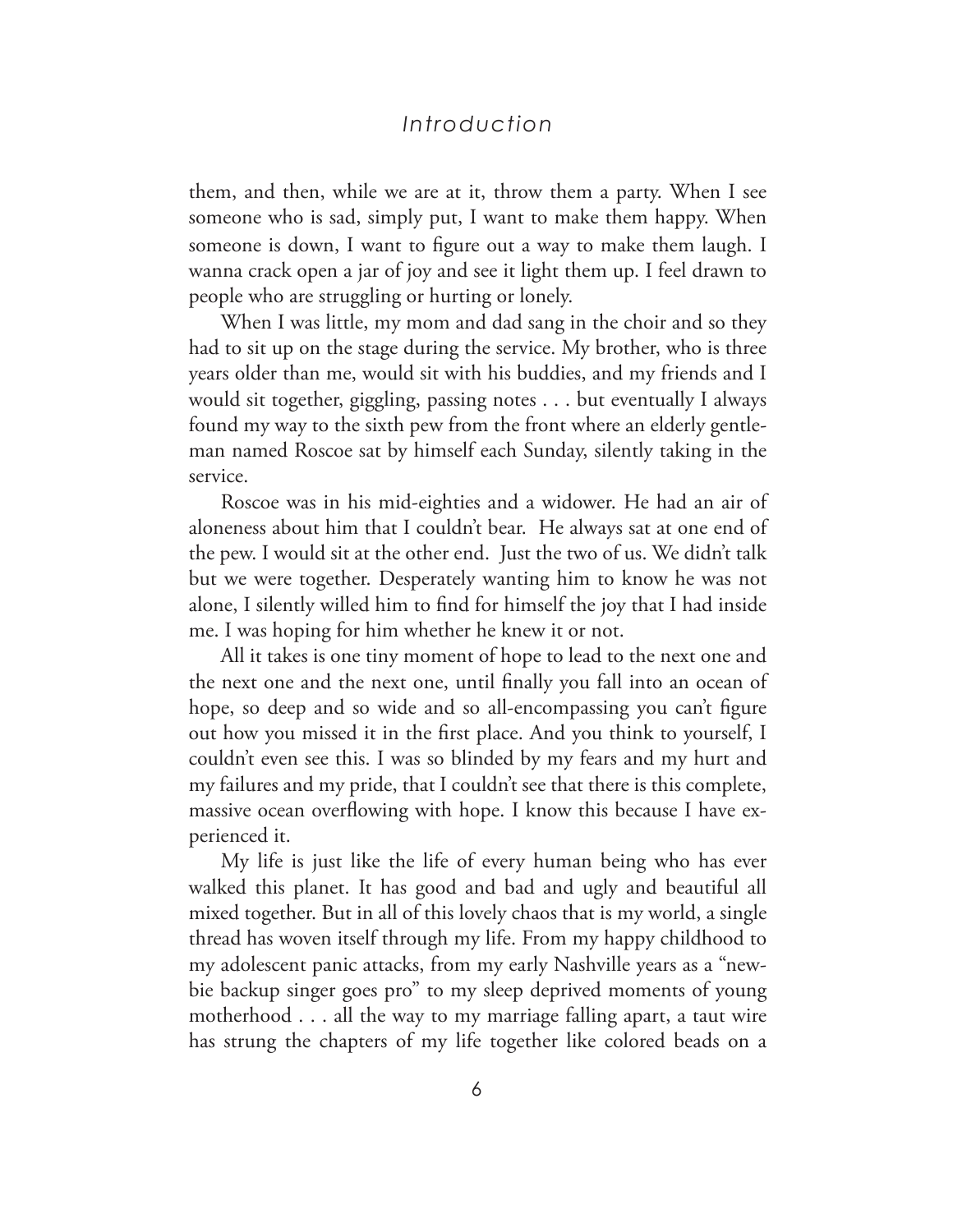#### *Introduction*

necklace. It has held me together when I was falling apart and lit up the dark on my loneliest nights.

Hope. It all comes back to hope. It's what strings the story of my life together: The story of dreams and family and love and Mr. Jeremy Lee. The story of IBS and depression and ADD. The story of written songs and three babies and a band and a shelved record. The story of an incredibly broken heart, a weathered storm, and a true, life-changing miracle.

Hope is the brightest word in the universe. It is the expectation that life, even though it's crazy or dark at the moment, can shift. That one tiny pinpoint of light can pierce the overwhelming sadness and break everything open with its joy. It's what we all want when we are hurting or full of doubt or heartbroken. We want some hope. I have a tank full of hope. I'm overfowing with it. Maybe it's because hope has saved me more than once. Maybe it's because it's saving me still. Hope is oxygen . . . and we all need to breathe. And my greatest wish for you, as you read my story, is that you will know this truth. No matter where you are, no matter who you are, no matter what you have done, no matter how dark your night, there is always hope.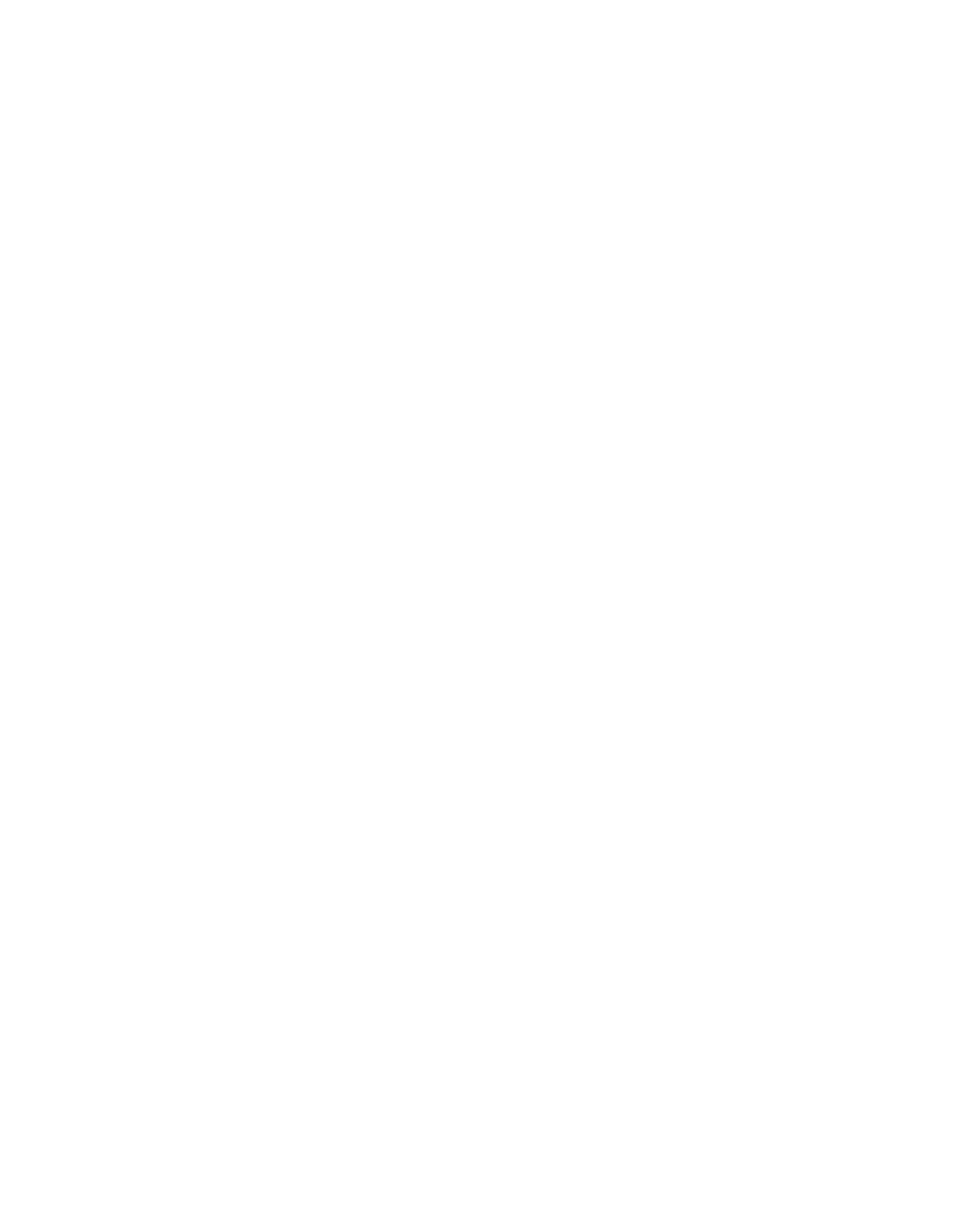

## Chapter 1 Hi, My Name is Tiffany

THERE IS NOTHING quite like standing on an outdoor stage<br>with the summer sun beating down on you, singing your heart<br>out, and feeling the crowd respond to you. Feet planted, heart<br>pounding, everything you feel, everything with the summer sun beating down on you, singing your heart out, and feeling the crowd respond to you. Feet planted, heart pounding, everything you feel, everything you know, everything you care about is focused in the moment. You are connected.

Everything you were created to be is flling the air as you sing, pouring back out over the crowd. You see the expressions of emotion on the faces of the fans as they sing with you, fsts in the air, shouting to the sky. Then there are those other faces, the ones with their eyes closed, arms raised, mouthing the words, as tears wet their cheeks. They are lost in the song. What an incredible raw moment to share.

In the best moments, you lose sense of the crowd altogether, and a song becomes a very personal, spiritual expression. You let go of your agenda, your ego, your worries about how fabby your upper arms look on the jumbotron, and your concerns about the weird echo in your ear monitors that happened during sound check.

It's not about you. It's about something so much bigger that you're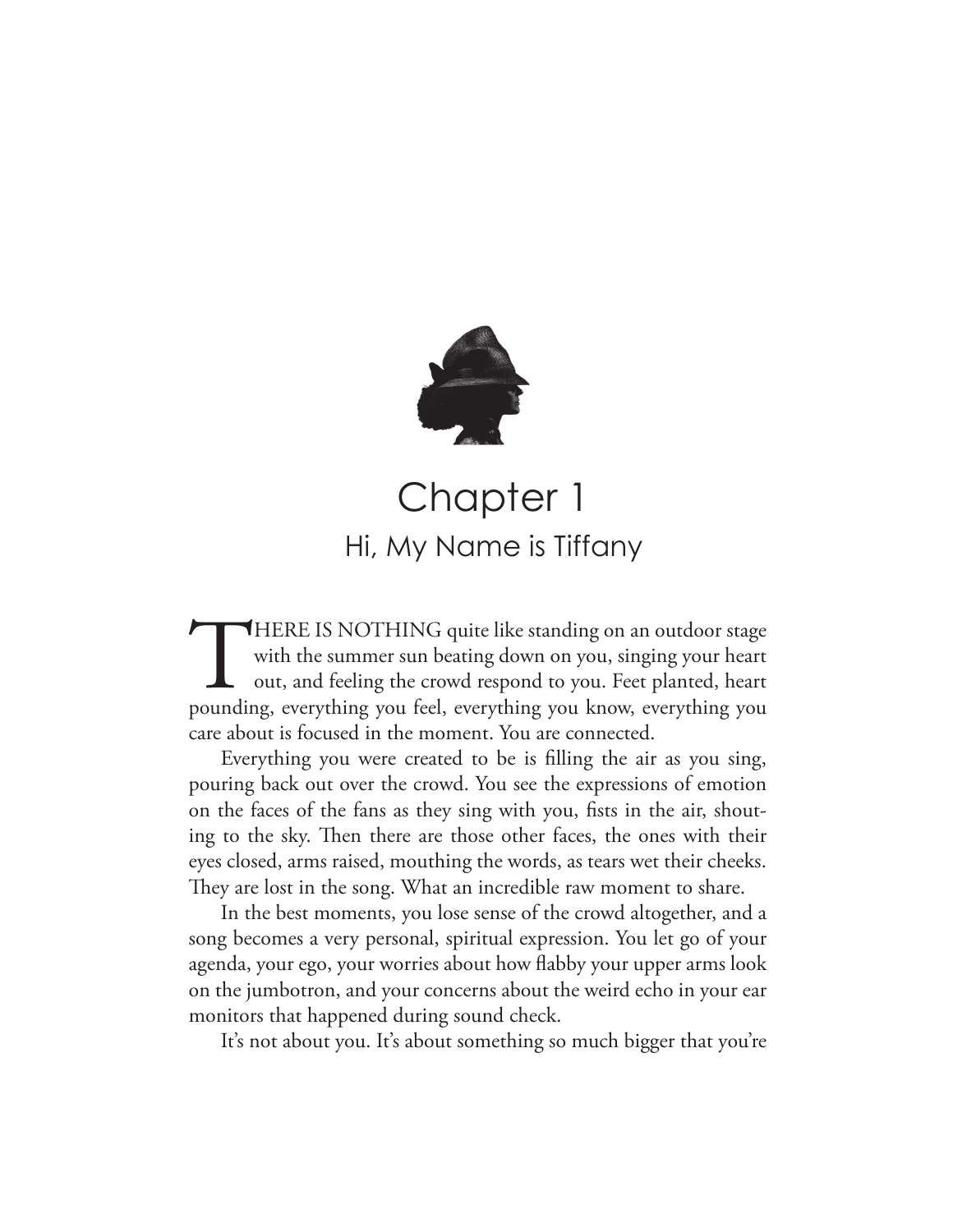simply a messenger. Singing center stage is no longer just a good show. It's a sacred moment. It's exhilarating. Intense. Beautiful. Heart wrenching. It's the very thing that makes everything you do worth it.

Sometimes you can't help yourself and you give into the moment. Climbing up on the drum riser, drenched in sweat, you catapult yourself into the air in an excited jump. You are one with the crowd. Your heart is racing. You kick your legs high. And in a heart-dropping moment, you feel your favorite vintage red velvet pants split wide open and then a quick realization as the summer breeze wafts over you that you may or may not have decided to forego undergarments with these particular pants since panty lines are not a good look on stage. There is that. In a space of six seconds, you are no longer one with the fans or a respected artist, you are just a girl with the wind blowing where your inseam should be. This can make it difficult to concentrate on singing or connecting or, well, anything really. Mostly, you just wish you could blink your eyes like a genie and be anywhere but where you are in that moment.

You get weird looks from your band as you fnish the next *three songs* sitting with your legs crossed on the drum riser.

"She's still sitting!" their eyes are saying. "She's still sitting!"

But the show must go on, blown out pants or not. Finally, there is that humbling moment when you fnish your set and realize that a respected fellow artist has seen everything, *everything* . . . and in his spontaneous kindness, he has brought a large towel to cover your shame so you can exit with a little dignity to the green room. Life is like that: Joy. Amazing highs. Fantastic surprises. Unexpected moments. Embarrassment. Unbelievable lows. And blown-out pants all wrapped into one.

At least, my life is like that.

Hi, my name is Tifany Lee, or as most of you know me, Plumb. I sing and write songs and have had more than my share of awkward moments on stage. I didn't plan on being a rock star . . . or a songwriter . . . or a performer. But the love of music and the joy of singing were woven into my DNA while I was still in the womb. It's who I am.

As long as I can remember, I have been singing. As I said, my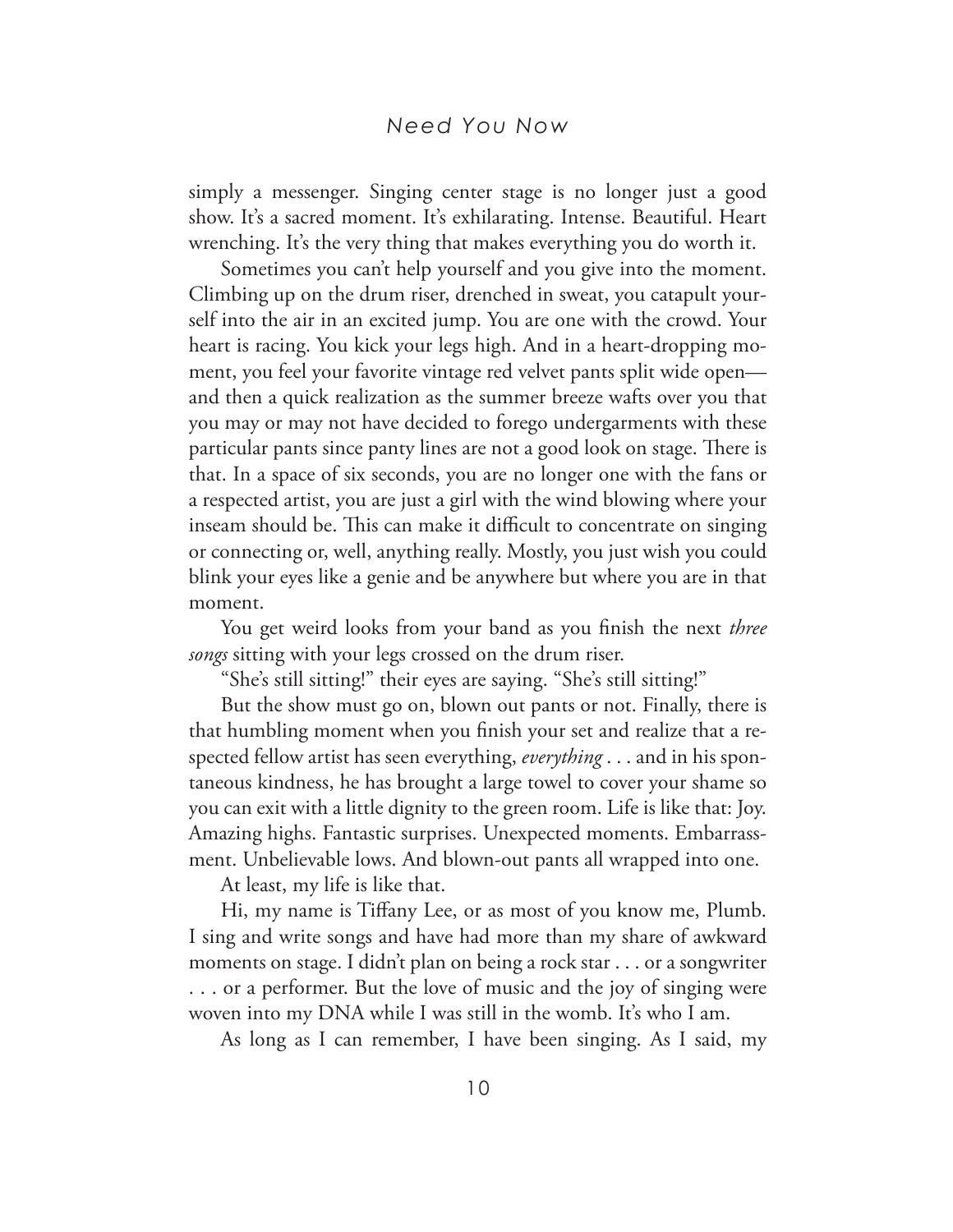#### *Hi, My NaMe is TiffaNy*

parents both sang in the church choir while I was growing up. And although neither one of them would claim to be a great vocalist, Mom and Dad have always loved music and singing. My dad spent his days working diferent shifts for Delta Airlines, but he would wake us in the morning singing a made-up "Good Morning" song or one of the many little diddies he has been known to write while out on the lawnmower. A stay-at-home mom, my mom always referred to herself as a "domestic goddess." In our cozy house in Indianapolis, this Domestic Goddess was also a bona fde DJ. My mom washed dishes with Elvis on vinyl in the background. He shared the stage with the smooth sounds of Johnny Mathis and the raspy voice of Stevie Nicks. Every time I hear a Fleetwood Mac song, I am transported back to road trips in my mom's orange Chevette with the tan pleather interior. Windows down, curls whipping in the breeze, we belted out the songs together. I am convinced that the cassette player in that Chevette would only play Fleetwood Mac.

My older brother remembers those road trips less fondly. While quick to acknowledge my burgeoning talent, he considered me to be the musical thorn in his side. Even though I stayed over on my side of the line, or the "hump" as we called it, in the back seat of the Chevette, my vocal stylings did not. The sound of my voice filling the car and bouncing off the windows seemed to grate on his nerves. Or maybe it was the constancy of my singing. The fact that no matter where I was or what was going on, I was singing.

I just couldn't help myself. As I would sing along happily to whatever song was on the radio, he would beg my parents, "Please, p-l-e-as-e . . . make Tifany stop singing."

I, personally, loved my singing. My parents, if anything, encouraged me. So my brother was left to his own devices when it came to trying to get me to stop. He was patient; I have to give him that. My absolute favorite toy as a child was our family tape recorder. I still have it. I loved to record myself. I entertained myself . . . with myself. I would record myself singing and then I would listen to the recording, rewind it, and tape over it with something else. I never saved anything;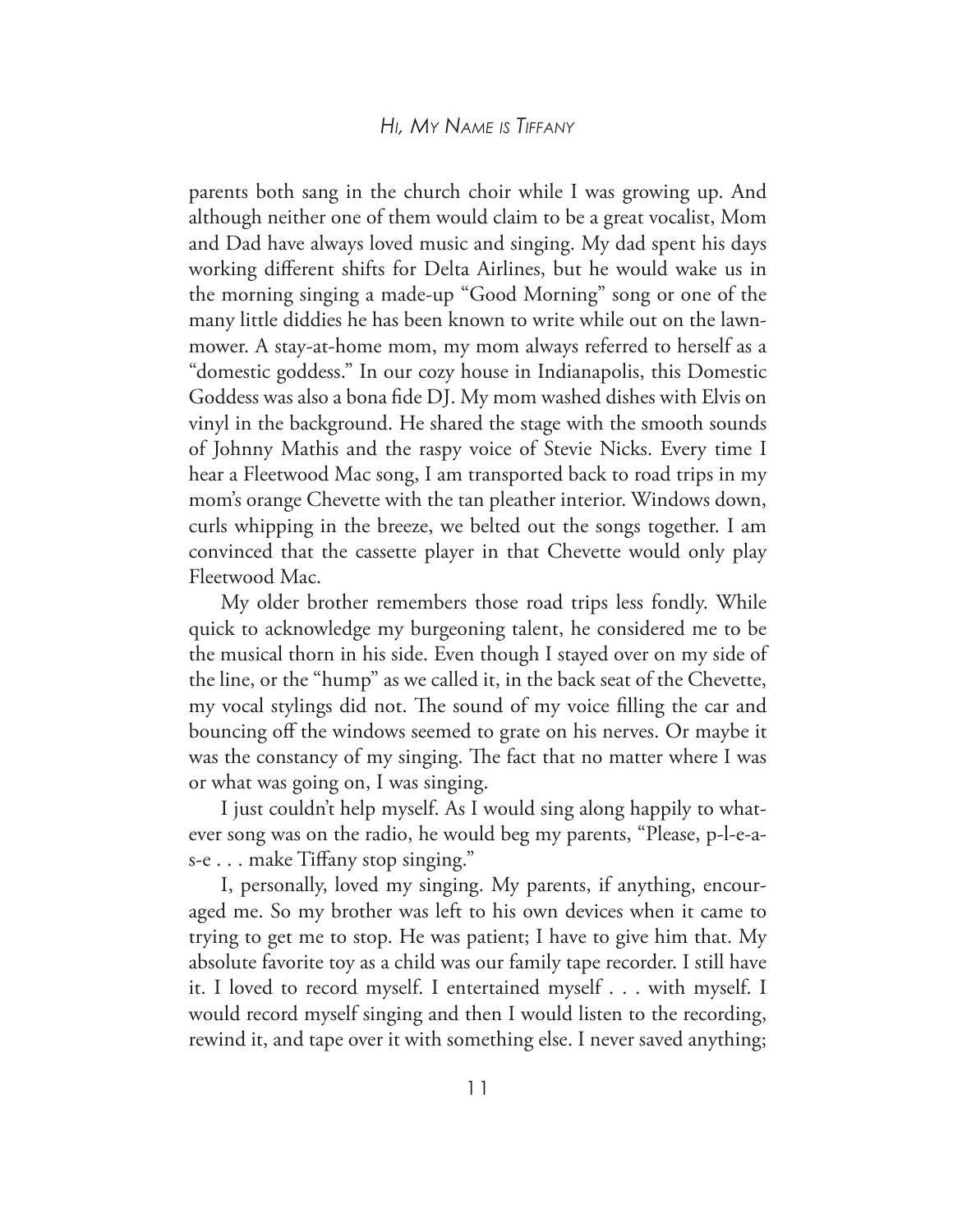I just liked to hear my recorded voice. (My best friend, Melis, will tell you that not much has changed in that regard.)

Anyway, one night my brother got a hold of the tape recorder, which he strategically placed just in time for dinner. In between passing the green beans and the fake instant mashed potatoes my mom always tried to convince us were just like real potatoes, my brother stretched his big ole' toe under the table and pushed, Play.

My voice erupted from below, yielding an awkward silence at our dinner table. My brother was triumphant. I was horrified. Those recordings were personal. Private. Not meant to be shared. I made a general disclaimer to the table, "I was just talking to myself." My parents were sympathetic. Brother got in trouble for embarrassing me. I ended the night triumphant.

Besides giving us a solid foundation of great music in our home, my parents gave us a solid foundation of Jesus. It isn't a stretch to see the marriage of those two things continuing on in my life even now. My passions for music and songwriting flow out of my passion for loving and following Jesus. I don't remember a time in my childhood when His presence wasn't felt or mentioned or referenced.

My dad came from a very strict, conservative Christian family. My mom came from a very loving and accepting non-Christian home. Our family was a mash-up of these views and traits. In our home, church life was central. Sunday was the Sabbath, the Lord's day, a day for Bible lessons, familiar hymns, and being with friends. Yes, I was raised with solid values, my mom's delicious fried chicken, and Jesus. If we weren't at home, you would usually fnd us at church or the thrift store. My mom and I love thrift stores.

I have an early memory of me standing on the stage of Southwest Church of the Nazarene in Indianapolis, Indiana. I am all of three years old. A microphone in my hands, I am dressed to kill in ruffles and tights with hair curling into ringlets about my face. I am singing a duet with my dad. I come up about mid-thigh on his polyester slacks. I am not afraid. I'm not nervous. I am happy. My mom sits in the congregation beaming; the infamous family recorder is on her lap taping my frst live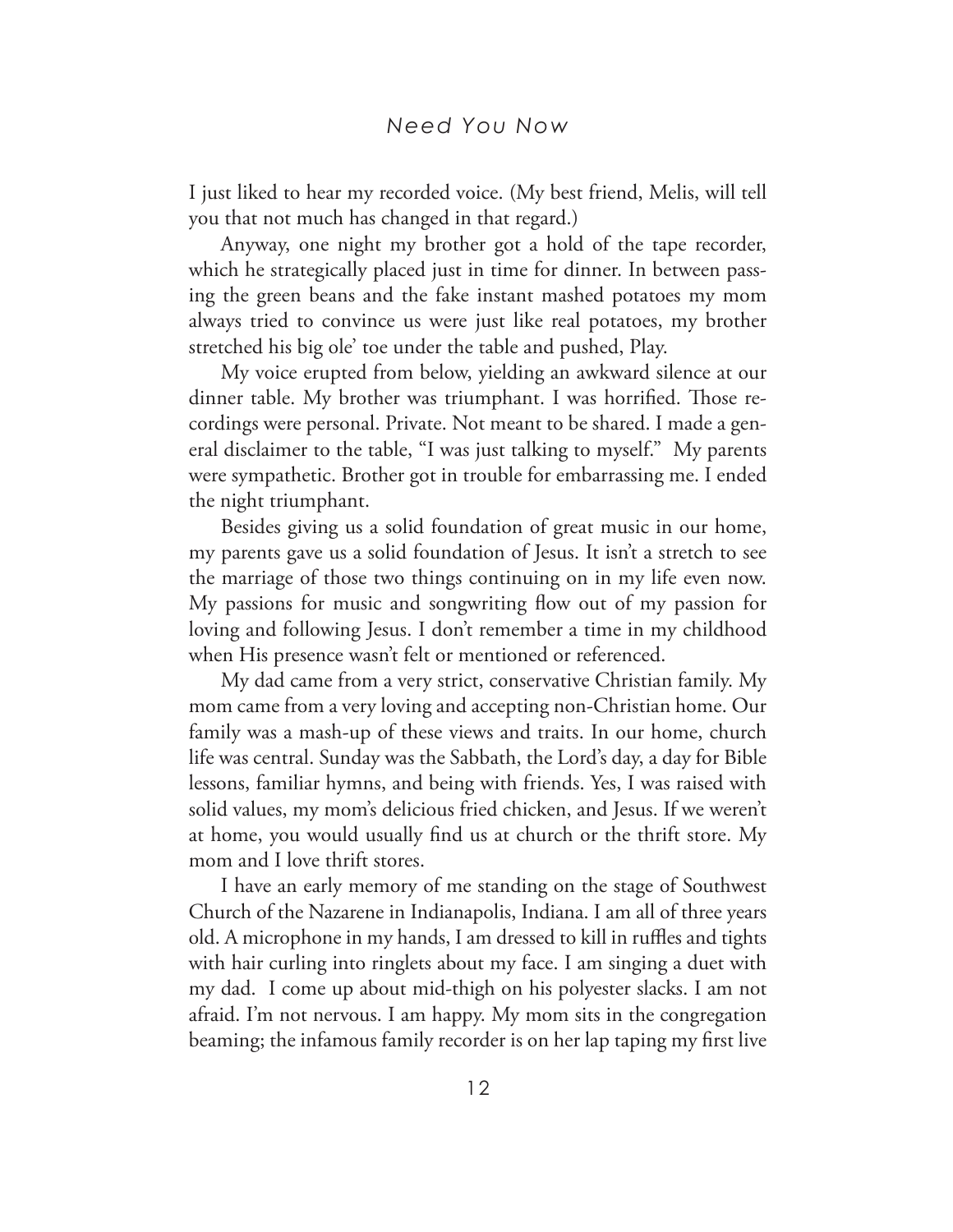#### *Hi, My NaMe is TiffaNy*

performance. My dad is beyond proud. Unbeknownst to me, he has told the soundman to cut his voice in the mains when it gets to the chorus, the part I know best. I can hear his strong baritone voice singing with me in the monitor, but all that the congregation hears come chorus time is my high warbling toddler notes as I belt out the words:

> *It reaches to the highest mountain It fows to the lowest valley Te blood that gives me strength from day to day It will never lose its power.*

I still remember the powerful feelings of that moment, the swelling of the music in the sanctuary. The warmth and safety of my dad near me. The smiles on the faces of the people before us. Something big was taking place. This was joy. Plain and simple. The import wasn't lost on me, and I can recall that tiny girl thinking, I *really* like doing this.

J.D., an elderly man with lots of freckles and a big smile, approached me after the church service. Bending down so he could speak to me eye to eye, he said, "I hope you sing every Sunday. That made me so happy. That brought me so much joy." The truth of what he said showed in his face, the way it lit up and his eyes crinkled around the sides. And I believed him. I remember thinking that day that I wanted to make people feel like that for the rest of my life, whether it was singing or telling a joke, or giving a hug. In that moment, without realizing it, I found my thing. It wasn't necessarily singing. It wasn't necessarily being in front of a crowd. It was making people happy. I wanted to make people laugh. I wanted to give people joy. I wanted people to feel the way that J.D. felt.

I may not have understood the blood theology that I was singing about, the message that made J.D. so happy or that made my mom choke up that morning, but I knew that I liked Jesus and Jesus liked me. Knowing that was more than enough for me.

As for the understanding of all that Jesus had done, and would do, for me in my life, well, that would come later in a thousand diferent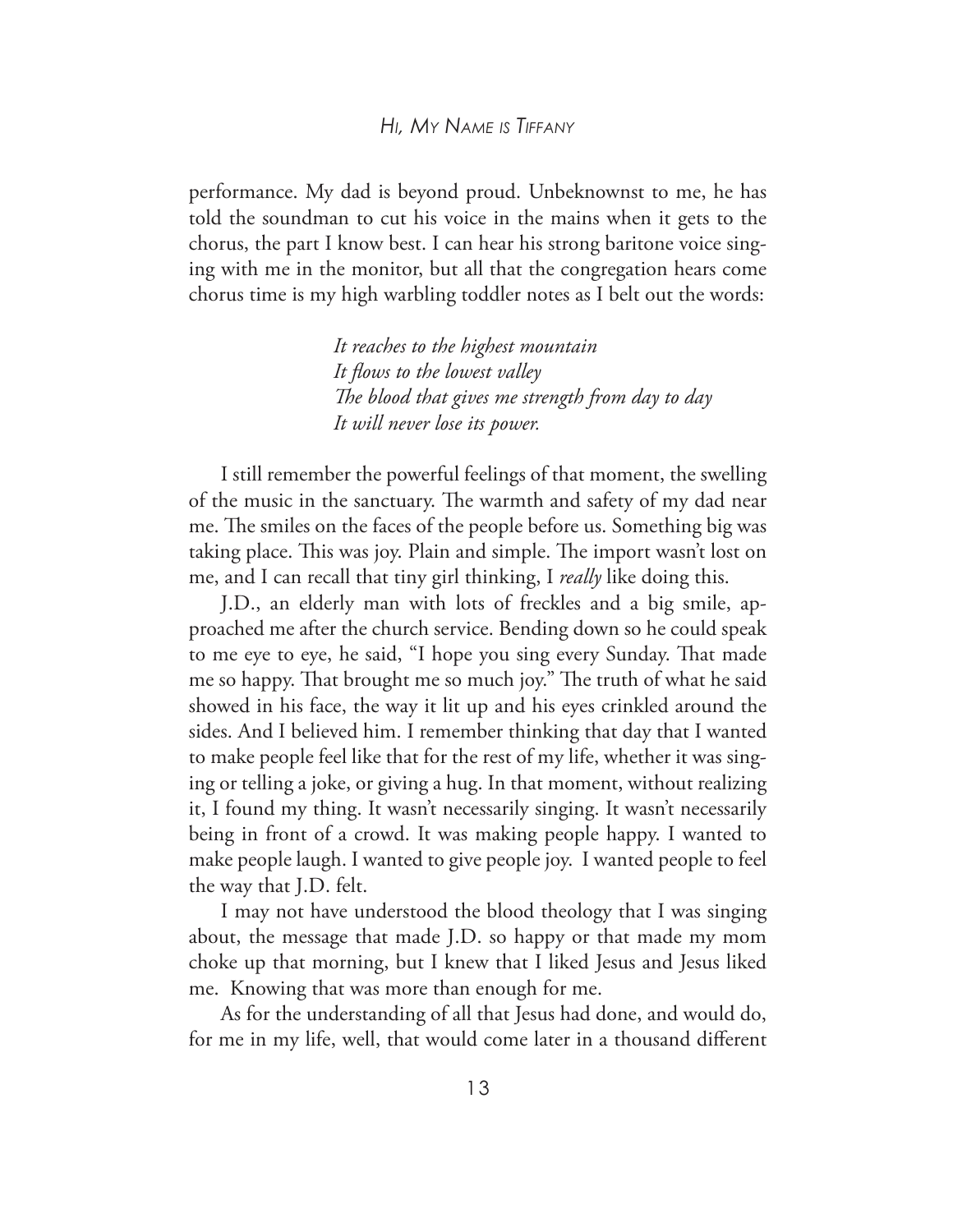#### *Need You Now*

big and small ways. The foundation that my parents laid for me so carefully as a child became my anchor as an adult. As I have grown and changed, so has my relationship with Jesus and my understanding of who he is and how he loves me. He doesn't need me. He *wants* me. He doesn't need me to love him. He wants me to love him. No matter what I have done or not done. No matter how many mistakes I make or how many times I get it right or wrong. He just loves me. No matter what. It's just like I say to my children before I shut off the light at bedtime, "I love you. Always. Forever. No matter what. More than all the dust on the moon."

My relationship with Him is not about the dos and don'ts that I embraced as a child. It is simply about responding to His love for me in a way that never wavers. It is my bedrock. It is the thing that every other part of my life hinges upon: my music, my friendships, my marriage, my love for my children, and my parenting, but also the way I treat the cashier or the server or the person who hurts me. In Him is my true home, where my identity is found.

What my parents gave me, and what I found in church that day as a three-year-old, helped carve out a path for me to walk on as I grew up. What I wouldn't know for years is that a time would come in my life when everything I ever thought I knew to be true would be tested and shaken, leaving me clinging to the single truth I sang about that day as a tiny girl in ruffle butt tights: His power alone sustains me. His power alone gives me hope.

He would hold me at my highest peaks and sustain me in my lowest valleys. And He would ground me when things that were going very right, suddenly, went very wrong. Life at its best is unpredictable. In the years following the vintage red velvet pants catastrophe, I would fnd out just how unpredictable it could be.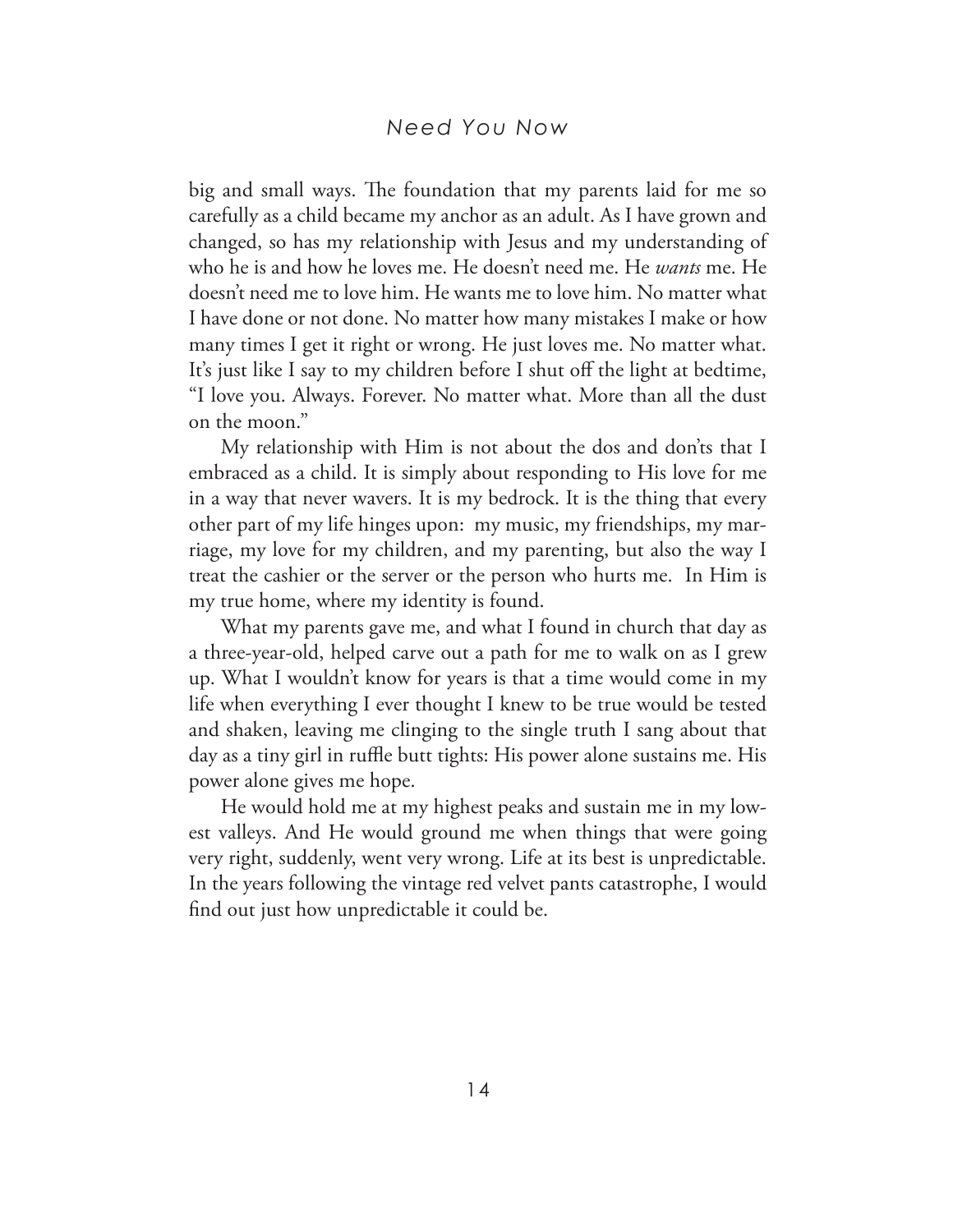

Chapter 2 Joy is a Choice

ETTING TO LIVE out the dream of doing what I love—<br>what I was born to do—is the best. Any musician will tell you<br>the same. But living on a tour bus for several weeks straight or<br>many months out of the year can be an adjust what I was born to do—is the best. Any musician will tell you the same. But living on a tour bus for several weeks straight or many months out of the year can be an adjustment.

A nice tour bus sleeps twelve people in four rows of three bunks each. This makes for close quarters. If you're not already close to your band members before you go on tour, you will defnitely be close to them after spending week after week seeing them in what they call their "pajamas," eyes bloodshot from late nights, going through their unusual bedtime routines, or brandishing their distinct brand of "morning breath." You really do become a family.

After a late concert, everyone loads on the bus to wind down and wait. After tearing down from the night's event, the crew is packing equipment on the trailers behind the bus. Energy runs high, and, if you're lucky, warm bus food is waiting. Bus food is both fantastic and horrible all at the same time. Fantastic, because you are starving after a show. Horrible, because hot wings can be deadly at midnight. People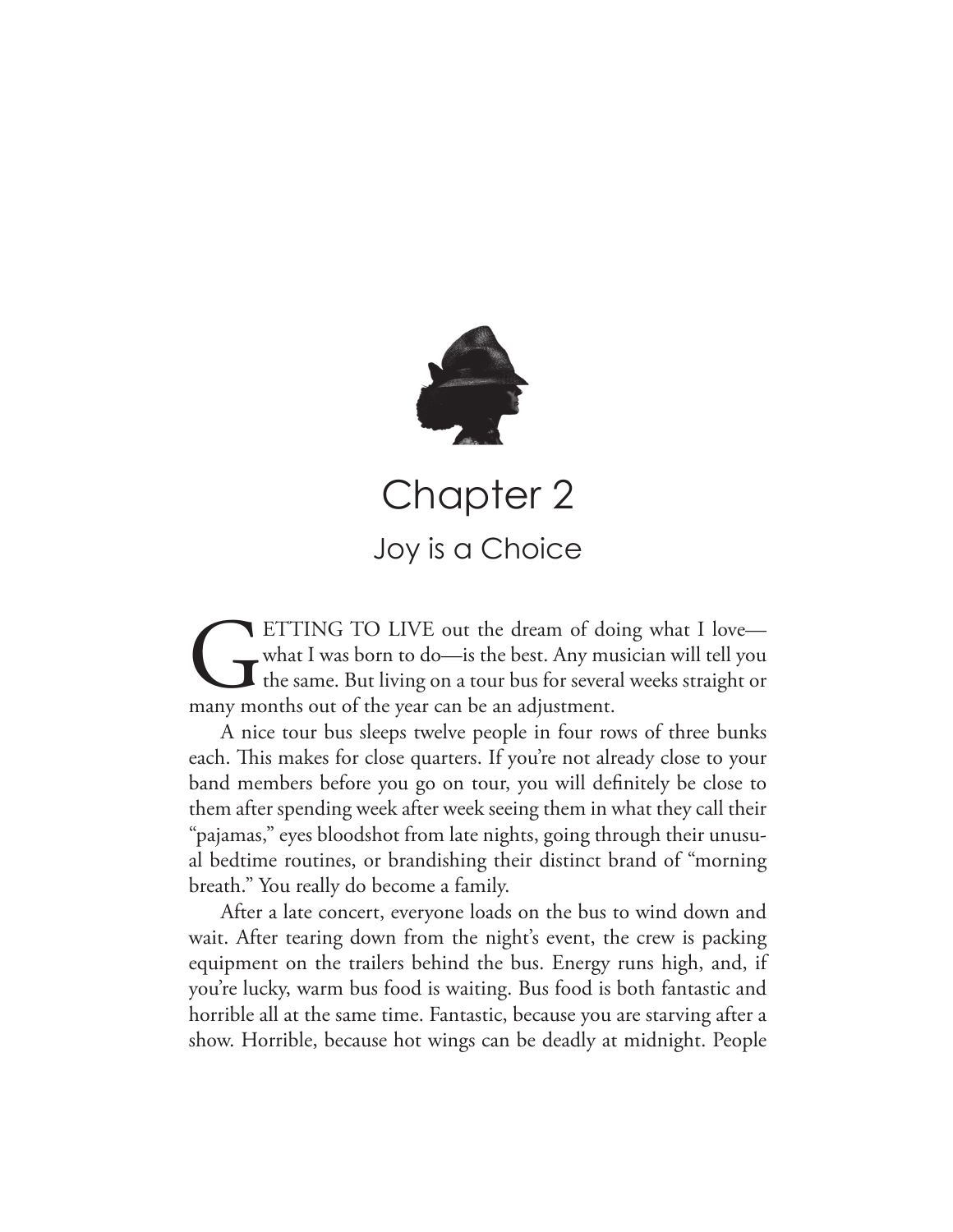chat, eat, laugh, and eventually slip off to their bunks. I always try to call dibs on a bottom bunk. Climbing into a top bunk requires you to get in your bed without stepping on someone's face as you use their bunk to launch yourself into your own.

Each bunk has its own heavy pleather privacy curtain so no one can see you drool on your pillow while sleeping. Once secure in your cubbyhole for the night, you have a little electrical station above your head to plug in your phone or tablet as well as a low light for nighttime reading. Sleeping on a tour bus can be fun. It's like summer camp on wheels. You and all your friends get to have a sleepover. Once tucked in you can say good night like the Waltons (we add nicknames on our bus), "Good night, Carp." "Good night, Jimmy Dog." "Good night, Gify." "Good night, Tricky," and so on. Or you can simply put your headphones on, zone out, and surrender to the hum of the engine and its gentle vibrations rocking you to sleep like a soothing lullaby. It's cozy.

Unless someone closes your pleather curtain all the way, enclosing you in a space roughly the size of a casket. Then if you're me, you might panic a little. I need a good foot of open curtain space so that I can breathe in and out and feel the glow of the low light of the hallway on my face. I like to say that it helps me dream good dreams about the hot guy I'm married to and the cute little kids I get to see when the bus pulls into Nashville the next morning. No single thought brings me more joy than thinking about those sweet faces. Four unique kinds of joy: Jeremy Lee, Solomon, Oliver, and Clementine. My heart is full.

Life as a wife and mom on the road is an adventure, but I think I have always thought of life as an adventure. To me, joy and adventure go together. I have always been excited for the next fun thing, the next delicious treat, the next big gig, even the next year to arrive. As a preschooler, I once tried to convince my mom that I was four years old, through the door of the bathroom in our quaint little red brick ranch house.

"I'm four."

"No, you are three still." "No, I'm four."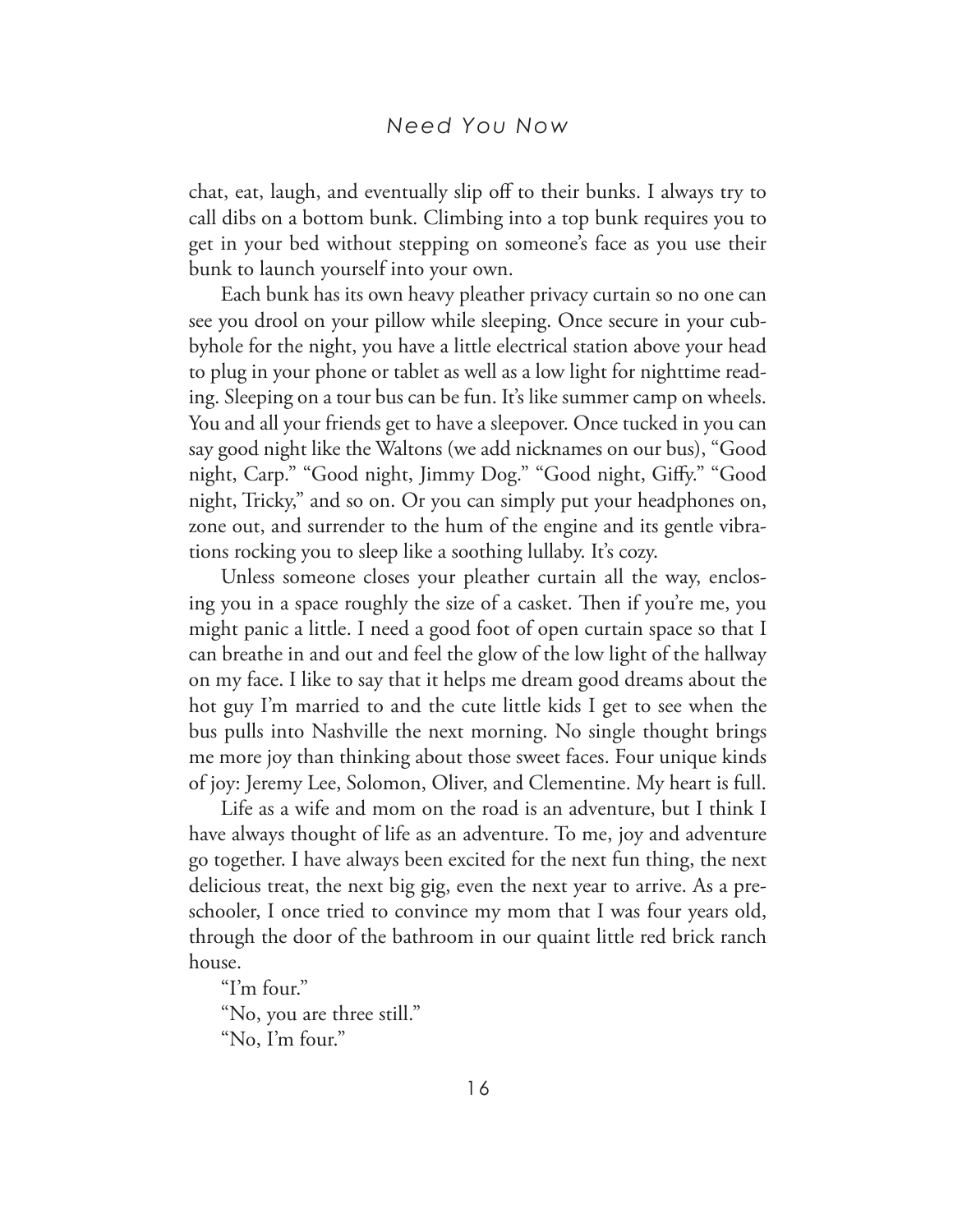"No, you are three," my mother said, frmly.

"Well, I'm almost four."

There was a long pause on the other side of the door before Mom conceded, "Well, you are almost four, but make sure you always tell the truth, because you're actually still three."

I may have been only three years old to my mom, but in my mind I had already been there and done three. The day after I turned three, I considered myself almost four. Maybe it was because I was the baby in the family, or maybe I just got excited about what was coming next. Probably it was a little of both.

Being the baby in my family and the youngest granddaughter (one grandson younger than me on each side) defnitely had its perks. My mom comes from a family of eight kids and my dad comes from a family of six. I have scads of older cousins. Every family reunion, every holiday, every gathering is something to anticipate because even in my childish heart I recognized that my relatives were excited to see me. They grounded me in their love. They made me feel special. It is that eternal gift for which every child, every person longs. How can you not see life as a fun adventure, how can you not sense joy everywhere you go, when you are surrounded by people who love you?

My Great Uncle Rueben always called me, "The Boss." When I would walk in the door, his eyes would light up and he would announce, "Well, here's the Boss." There was something about me that was contagious to him. And there was something about him that was contagious to me. He couldn't get enough of me and I couldn't get enough of him, or his gigantic pillow belly.

Tucking my small hand in his calloused palm, we would walk out behind his house to the cornfeld. Slipping between the rows, we would fll a basket with ears of sun-warmed corn. His wife, my Great Aunt Mae, would let me help shuck the corn, and then she would boil it in a large silver pot. The cobs would drop into the scalding water firm and come out sweet and soft. We ate them dripping with butter. They tasted like candy.

I remember thinking, This is the good stuff. Shucking sweet corn.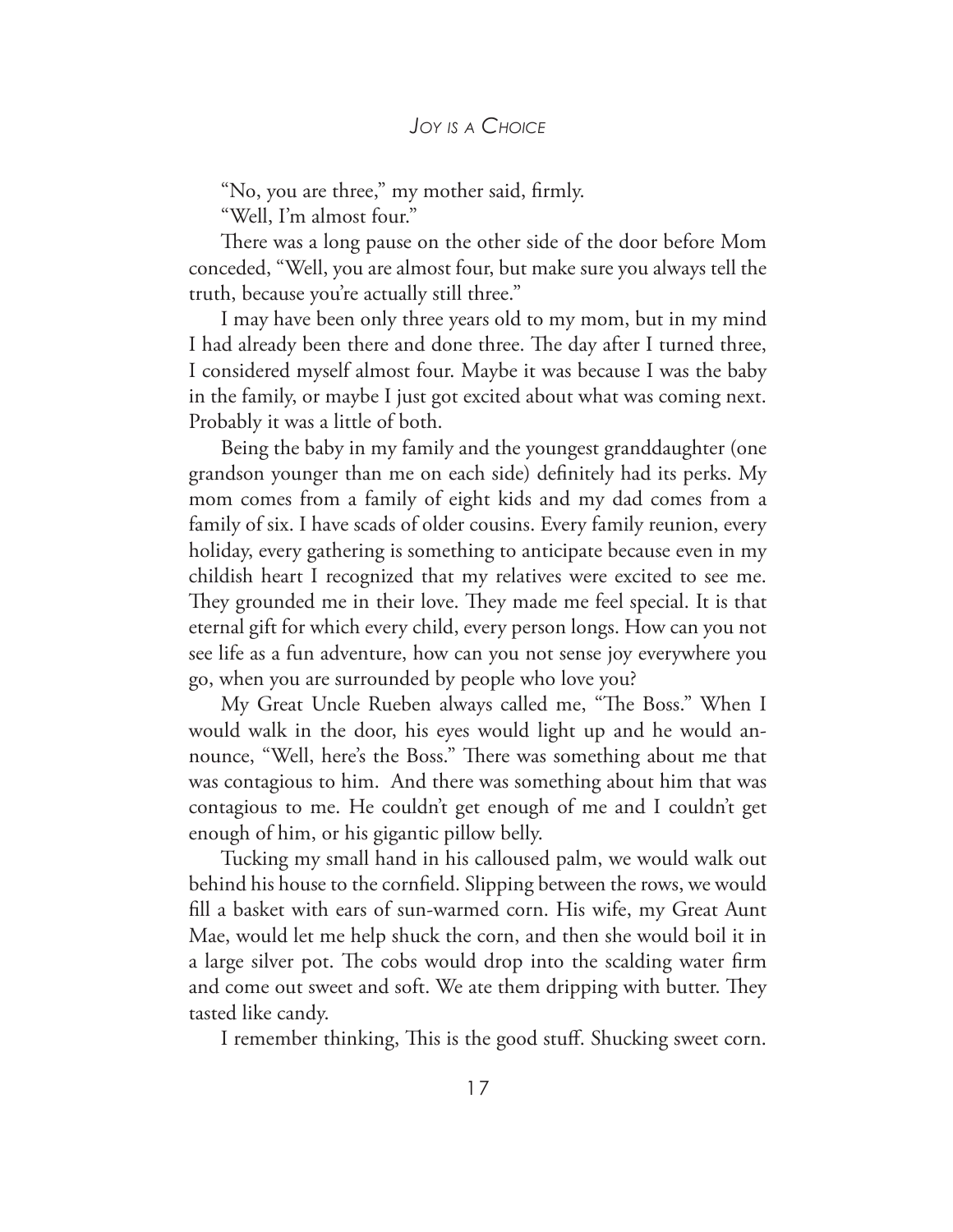A house full of cousins. Hugs and kisses from my aunt and uncle. This is it! I would leave their home feeling rich and full.

My mom once took me aside when I was older and, with an arm around my shoulders, said, "Don't take it lightly that you bring joy to people. I almost named you 'Joy' because I just liked the name. Sometimes I wonder if that's what I should have named you. You bring joy to others; don't ever stop doing that."

She was probably being a little dramatic because she almost named me Monica, too, but she was right: I was a joyful kid. Maybe she breathed prayers of joy over me when I was in her belly. Maybe she just encouraged it in me along the way. Wherever it came from, if I could fnd a way to give anyone around me some of that joy I carried inside, I would. It was what motivated me in church, in school, and with my family. It motivated me in my friendships, too.

One of my best friends in elementary school came from a broken home. It wasn't something we ever talked much about; it just was. She lived with her mom. She didn't know her dad. And I couldn't stand it. I felt like if there was some way I could tuck her into the folds of my family, I could fll up the hole that had to be in her heart. I wanted her to have what I had. I wanted her to feel the safety, the wholeness, the sense of stability that I had. I had my full share of joy and I wanted her to have her full share, too.

But in recent years, I have learned a few things about joy. It isn't something you can hand off to someone else. It exists independent of whether you have one parent at home or two. And it isn't happiness. Happiness is circumstantial. Happiness is that feel good emotion we all love. A lot of things make me happy: Root beer. Coconut. Chocolate. Black Licorice. Coffee. Hot herbal tea. Massages. Shoes. Romantic comedies. And good old-fashioned fart jokes, to name just a few.

Happiness, at best, is a quick fx. It is a momentary pleasure. It always has a beginning and an end. It's not that I don't love being happy. I adore it. I would love to be happy every single minute of every single day for the rest of my life, but I have found in my long lonely nights when one simple spark of happiness cannot be found, joy is still there.